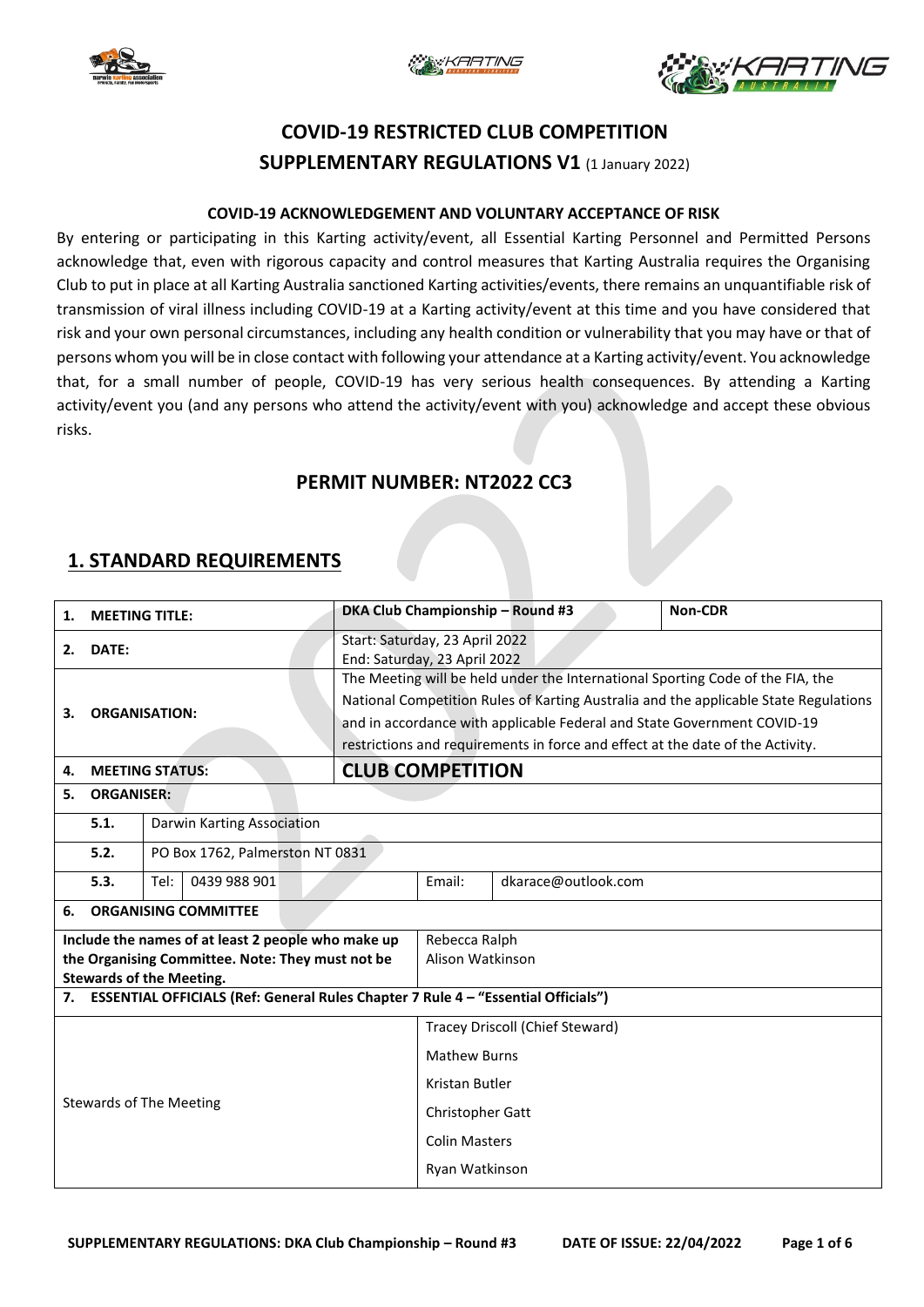





|                                        | Jason Webster                               |  |  |
|----------------------------------------|---------------------------------------------|--|--|
| Clerk of the Course                    | Tim Driscoll (assistant)                    |  |  |
| <b>Chief Scrutineer:</b>               | Daniel Ralph                                |  |  |
| Timekeeper:                            | Elizabeth Grosser                           |  |  |
| <b>Emergency and Medical Services:</b> | Mathew Burns, Jason Webster, Shane Shewring |  |  |
| <b>OTHER OFFICIALS</b><br>8.           |                                             |  |  |
| <b>Starter</b>                         | <b>Colin Masters</b>                        |  |  |
| <b>Grid Marshal</b>                    | Jenny Taylor                                |  |  |
| Flag / Lights Marshal                  | <b>DKA Members</b>                          |  |  |
| <b>Scales Marshall</b>                 | DKA club members                            |  |  |
| <b>CIRCUIT DETAILS</b><br>9.           |                                             |  |  |
| <b>Circuit Name:</b>                   | Darwin Karting Association - Track 3        |  |  |
| <b>Circuit Address:</b>                | <b>Hidden Valley Motorsports Complex</b>    |  |  |
| <b>Track Length:</b>                   | 903 Metres                                  |  |  |
| <b>Direction Of Racing:</b>            | Anti Clockwise                              |  |  |
| <b>Track Density:</b>                  | 36                                          |  |  |
| <b>Notice Board:</b>                   | Out Grid                                    |  |  |
| <b>Stewards Office:</b>                | Club House                                  |  |  |
| <b>Mechanical Breakdown Lane:</b>      | Will Not be in use at this Meeting.         |  |  |
| Parc Fermé:                            | In Grid                                     |  |  |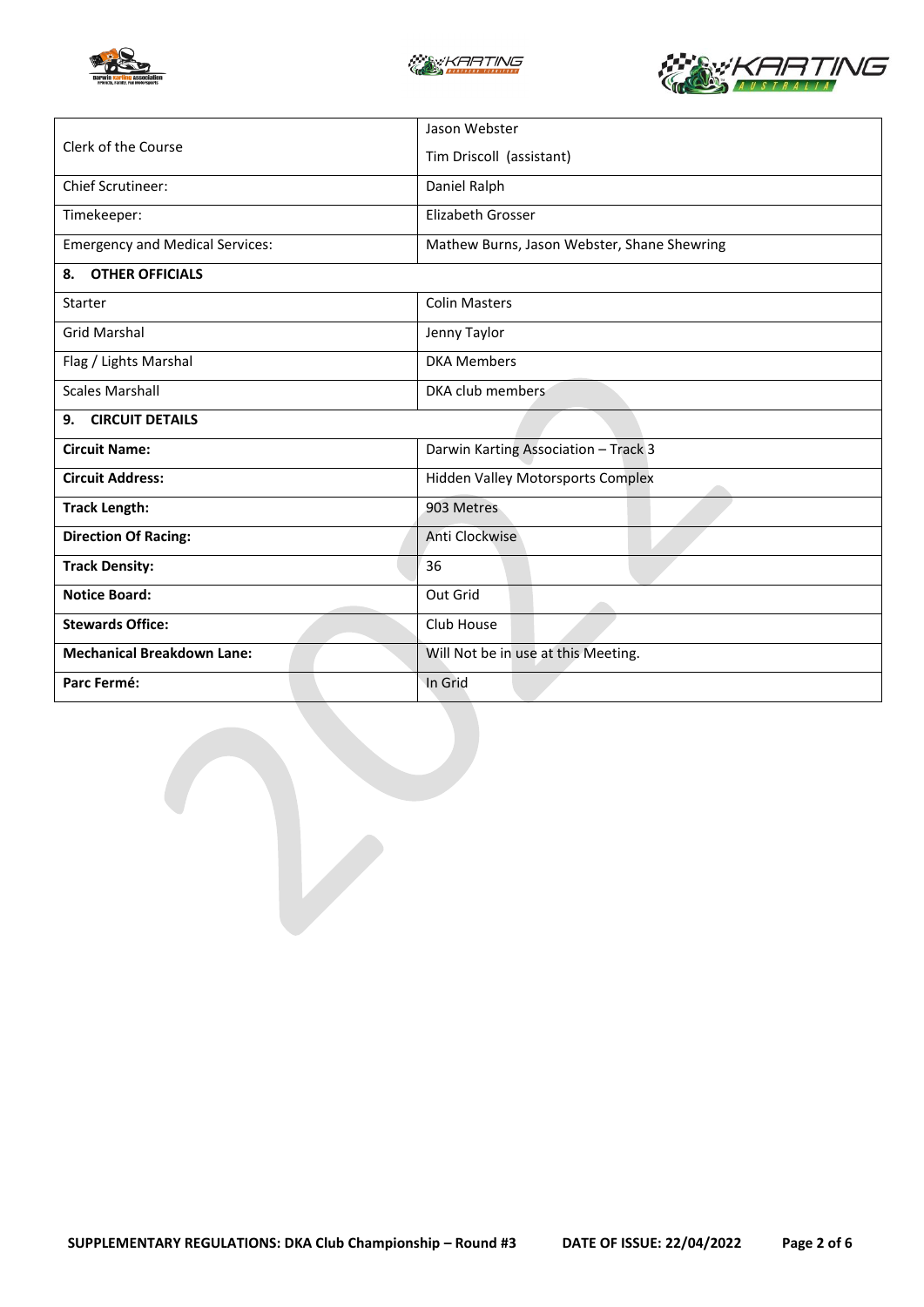





## **2. ADMINISTRATION**

| 1.                                                                                                               | The number of entries in the Event is strictly limited by Government Directions/Orders. |                     |                                                                                     |                                                                                                                                      |  |  |
|------------------------------------------------------------------------------------------------------------------|-----------------------------------------------------------------------------------------|---------------------|-------------------------------------------------------------------------------------|--------------------------------------------------------------------------------------------------------------------------------------|--|--|
|                                                                                                                  | Pre-entry for the Event is essential. There will be NO ENTRIES ACCEPTED ON THE DAY.     |                     |                                                                                     |                                                                                                                                      |  |  |
|                                                                                                                  | The Competition Groups listed below are permitted to compete at this Meeting.           |                     |                                                                                     |                                                                                                                                      |  |  |
| <b>COMPETITION GROUPS</b><br>2.                                                                                  |                                                                                         |                     | Competition Group names as listed in the 2022 Australian Karting Manual Competition |                                                                                                                                      |  |  |
|                                                                                                                  |                                                                                         |                     | Rules Chapter 5 Rule 7 must be used.                                                |                                                                                                                                      |  |  |
| <b>Competition Group</b>                                                                                         |                                                                                         |                     | <b>Eligible Classes for each Competition Group</b>                                  |                                                                                                                                      |  |  |
| Cadet                                                                                                            |                                                                                         | Cadet 9             |                                                                                     | Cadet 12                                                                                                                             |  |  |
| <b>Junior (Lower Performance)</b>                                                                                |                                                                                         | KA4 - Championship  |                                                                                     |                                                                                                                                      |  |  |
| <b>Junior (Higher Performance)</b>                                                                               |                                                                                         | KA3                 |                                                                                     |                                                                                                                                      |  |  |
| <b>Senior (Lower Performance)</b>                                                                                |                                                                                         | NT Combined - Light |                                                                                     | NT Combined - Medium                                                                                                                 |  |  |
| <b>Senior TaG</b>                                                                                                |                                                                                         |                     | <b>TaG 125</b>                                                                      |                                                                                                                                      |  |  |
|                                                                                                                  |                                                                                         |                     |                                                                                     | Should any Competition Group reach 80% of the Track Density, the Classes in that Competition Group may be split into two (2) groups. |  |  |
| <b>ENTRIES</b><br>3.                                                                                             |                                                                                         |                     |                                                                                     |                                                                                                                                      |  |  |
| <b>2.1 ENTRIES OPEN:</b>                                                                                         |                                                                                         | 9:00am 31/03/2022   |                                                                                     |                                                                                                                                      |  |  |
| 2.4 ENTRIES CLOSE:                                                                                               |                                                                                         | 10:30pm 21/04/2022  |                                                                                     |                                                                                                                                      |  |  |
| <b>ENTRY FEE</b><br>4.                                                                                           |                                                                                         |                     |                                                                                     |                                                                                                                                      |  |  |
| 3.1 The Entry Fee for each Competition Group at this Meeting including GST including the TDF levy is as follows: |                                                                                         |                     |                                                                                     |                                                                                                                                      |  |  |
| <b>Competition Group Name</b>                                                                                    |                                                                                         | <b>Entry Fee</b>    |                                                                                     |                                                                                                                                      |  |  |
| Cadet and Junior Groups                                                                                          | \$30                                                                                    |                     |                                                                                     |                                                                                                                                      |  |  |
| Senior Groups                                                                                                    | \$35                                                                                    |                     |                                                                                     |                                                                                                                                      |  |  |
| <b>ENTRY PROCEDURE</b><br>5.                                                                                     |                                                                                         |                     |                                                                                     |                                                                                                                                      |  |  |
|                                                                                                                  | 4.1 Each Entry for this Meeting must be made using the CMS as follows:                  |                     |                                                                                     |                                                                                                                                      |  |  |
| Log on to your driver information via http://www.karting.net.au/<br>٠                                            |                                                                                         |                     |                                                                                     |                                                                                                                                      |  |  |
| Click on the licence and entries icon (top centre of the screen)<br>٠                                            |                                                                                         |                     |                                                                                     |                                                                                                                                      |  |  |
| Click on the "Enter a Race Meeting" icon<br>٠                                                                    |                                                                                         |                     |                                                                                     |                                                                                                                                      |  |  |
| Enter your log on details                                                                                        |                                                                                         |                     |                                                                                     |                                                                                                                                      |  |  |
| Under 'My Details' functions, choose 'Pre Enter Race Meeting'                                                    |                                                                                         |                     |                                                                                     |                                                                                                                                      |  |  |
| Choose the State in which the Meeting is being held<br>٠                                                         |                                                                                         |                     |                                                                                     |                                                                                                                                      |  |  |
| Choose the Club who is the Organiser of the Meeting                                                              |                                                                                         |                     |                                                                                     |                                                                                                                                      |  |  |
| 4.2 Payment of the Entry Fee can be made as follows:                                                             |                                                                                         |                     |                                                                                     |                                                                                                                                      |  |  |
| Credit card Payments can be made via CMS using SecurePay ONLY                                                    |                                                                                         |                     |                                                                                     |                                                                                                                                      |  |  |
| Payment at the Track Will Not be accepted.                                                                       |                                                                                         |                     |                                                                                     |                                                                                                                                      |  |  |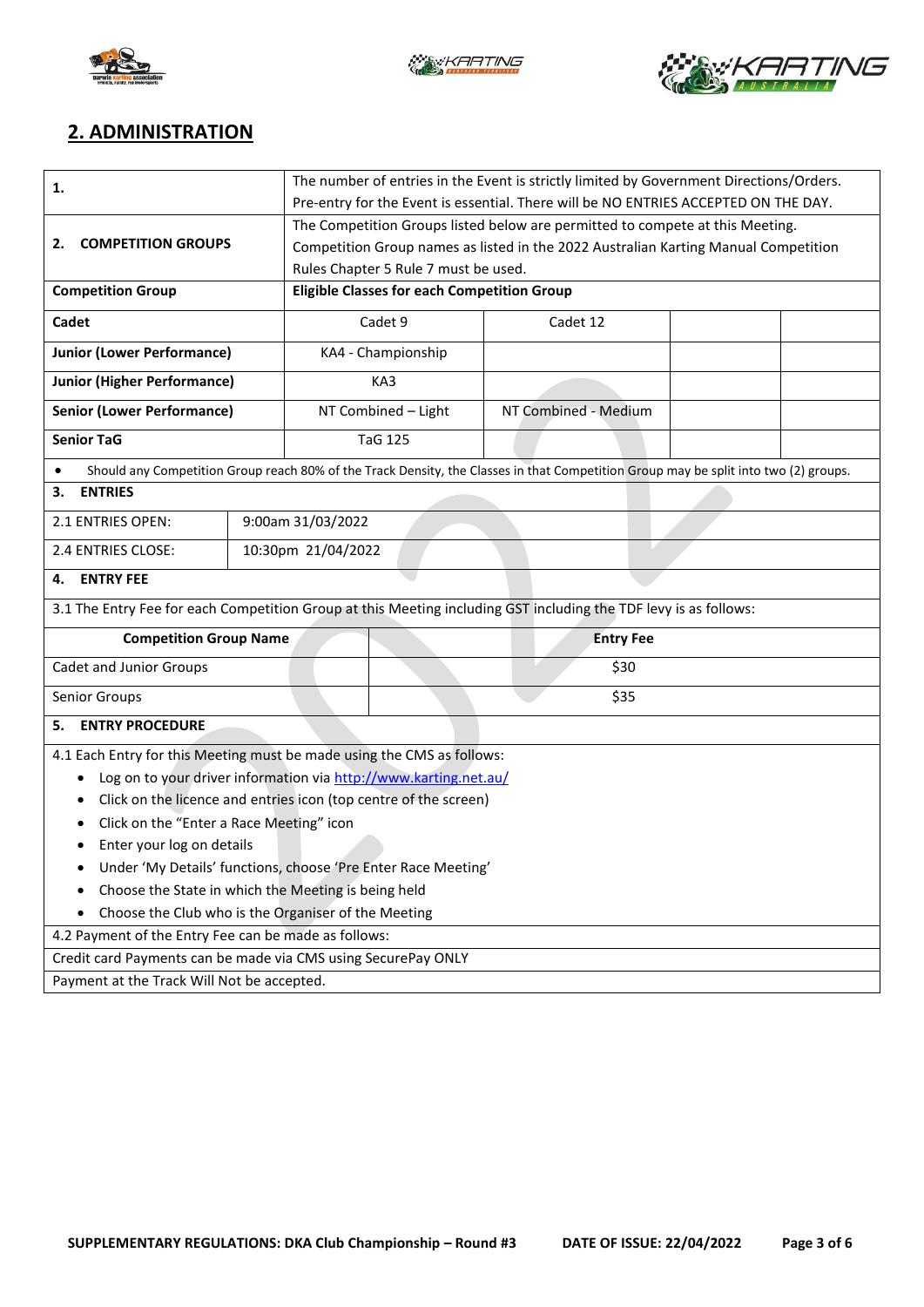



#### **6. MINIMUM ENTRIES**

5.1 4 is the minimum number of pre-entries which must be received for each Competition Group.

5.2 If insufficient entries are received for a Competition Group to form in its own right, the Competition Group must be consolidated in accordance with the Competition Rules Chapter 1 – Rule 9.

#### **7. BRING A MATE SESSION**

6.1 A "Bring a Mate" session Will be conducted at this Meeting.

#### **8. TEAMS COMPETITION**

7.1 Teams Competition Will Not be conducted at this Meeting.

### **3. SPECIFIC COVID-19 RESTRICTION AND MITIGATION REQUIREMENTS**

**COVIDSafe ACTION PLAN** (When required at law) The Club has completed a COVIDSafe Action Plan and submitted it to the relevant State Government Department. All actions identified as being required to be done to create a COVIDSafe Event and Club facility must be carried out prior to and during the Event. **1. PERMITTED AND NON-PERMITTED PERSONS 1.1. No person who has symptoms consistent with COVID-19 (this includes any fever, respiratory symptoms, shortness of breath, sore throat, cough, lack of smell or fatigue) is permitted to attend the Circuit or participate in the Event. 1.2. Any person who starts to feel unwell or to exhibit symptoms of COVID-19 during the Event must immediately avoid contact with all persons at the Circuit and MUST IMMEDIATELY LEAVE the Circuit. 2. SOCIAL DISTANCING AND DENSITY REQUIRMENTS**  2.1. Government prescribed Social Distancing measures must always be observed. **2.2.** The use by Permitted Persons of any indoor facilities is strictly limited by the Density Quotient of the room as included in the Club's COVIDSafe Action Plan. **2.3.** Food service provided at the Event must fully comply with all State Public Health Authority Orders/Directions/Regulations. • Hand Hygiene must be available at all food service outlets. • Regular cleaning in accordance with the Club's COVIDSafe Action Plan MUST be carried out throughout the Event. **3. Check In Requirements 3.1 As the Darwin Karting Association Facility is a licenced venue all attendees MUST complete and submit the Territory Check-In QR Code upon arrival at the venue 4. HYGIENE FACILITIES - TOILET/WASHROOM FACILITIES and HAND SANITISER 4.1** The Club is required to provide facilities to ensure general and sensible hygiene practices are maintained. **4.2** Toilet and washroom facilities at the Circuit must be open and available for use. **4.3** Washroom facilities must be properly equipped with liquid soap, running water and either air hand driers or paper towels. • The toilets and washroom facilities must be cleaned at least once during the day or as otherwise required in accordance with the Club's COVIDSafe Action Plan **4.4** It is strongly recommended that Essential Karting Personnel and Permitted Persons bring their own supply of hand sanitiser for use in accordance with government recommendations in addition to hand sanitiser that is supplied by the Club.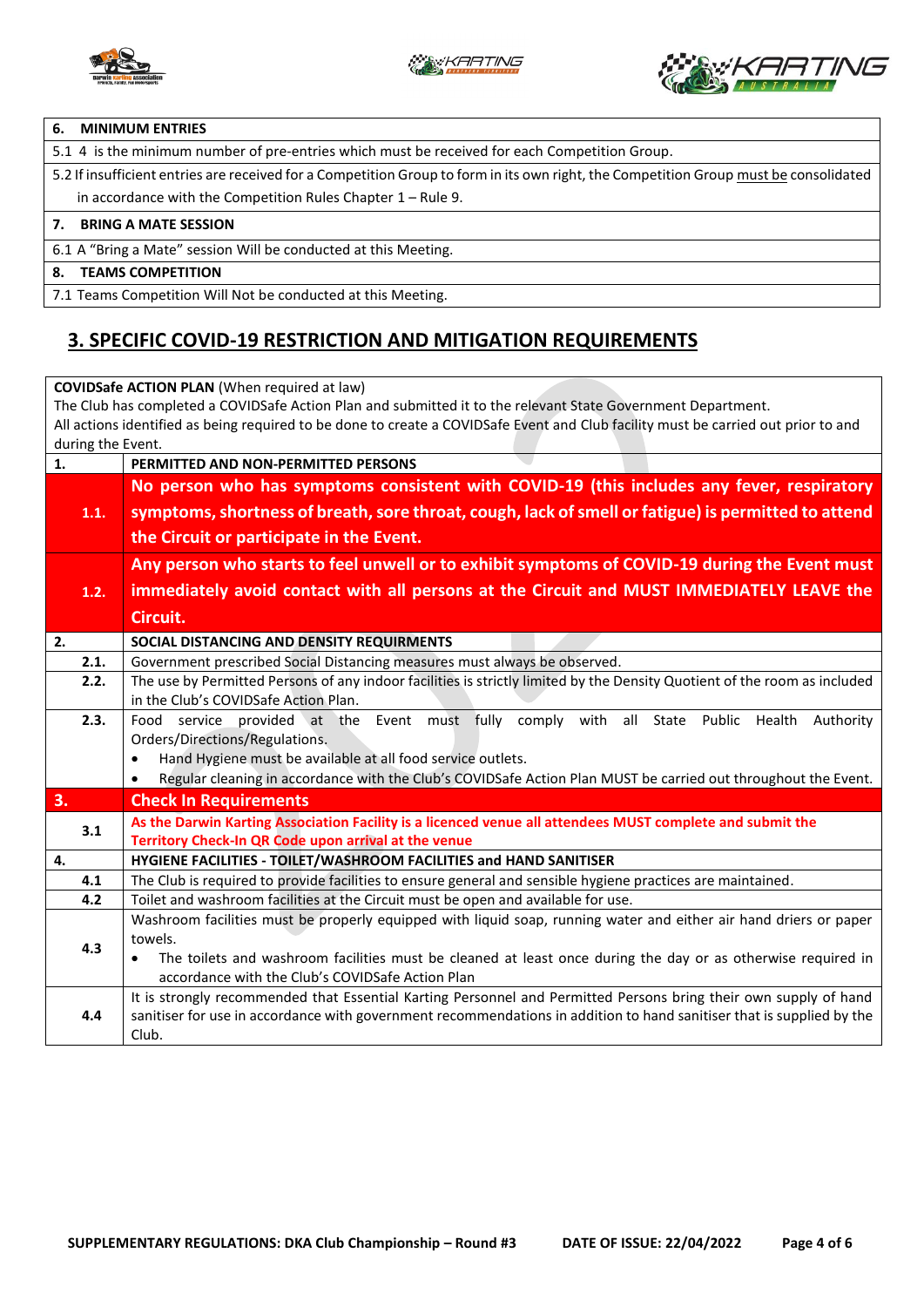





## **4. COMPETITION**

| <b>FORMAT OF RACING - CLUB COMPETITION GROUPS</b><br>1. |                                                                                                                 |                                                                                                  |        |        |        |        |  |  |
|---------------------------------------------------------|-----------------------------------------------------------------------------------------------------------------|--------------------------------------------------------------------------------------------------|--------|--------|--------|--------|--|--|
| 1.1                                                     | <b>Practice</b>                                                                                                 | 1 Practice session/s of 2 laps will be held.                                                     |        |        |        |        |  |  |
| $1.2$                                                   | Qualifying                                                                                                      | There Will Not be Timed Qualifying at this Event.                                                |        |        |        |        |  |  |
|                                                         |                                                                                                                 | If Timed Qualifying occurs (Order of Karts on the grid must be random - no high/low numbers)     |        |        |        |        |  |  |
| 1.3                                                     | <b>Heats &amp; Final</b>                                                                                        | The system of gridding will be in accordance with State Regulations - Club Competition Format 18 |        |        |        |        |  |  |
| <b>DISTANCES</b><br>2.                                  |                                                                                                                 |                                                                                                  |        |        |        |        |  |  |
| Heat 1                                                  |                                                                                                                 | 8 Laps                                                                                           | Heat 2 | 8 Laps | Heat 3 | 8 Laps |  |  |
| Final                                                   |                                                                                                                 | 12 Laps                                                                                          |        |        |        |        |  |  |
| <b>ACCESS TO CIRCUIT</b><br>З.                          |                                                                                                                 |                                                                                                  |        |        |        |        |  |  |
| 3.1                                                     |                                                                                                                 | Competitors will be permitted to enter the Circuit from 9:00am on 23/04/2022                     |        |        |        |        |  |  |
| <b>DRIVERS BRIEFING</b><br>4.                           |                                                                                                                 |                                                                                                  |        |        |        |        |  |  |
| 4.1                                                     | Driver's Briefing will be conducted before the commencement of Practice                                         |                                                                                                  |        |        |        |        |  |  |
| <b>SCRUTINEERING</b><br>5.                              |                                                                                                                 |                                                                                                  |        |        |        |        |  |  |
| 5.1                                                     | All Competitors will be required to complete an electronic Scrutineering Form via                               |                                                                                                  |        |        |        |        |  |  |
|                                                         | https://kartingaustralia.wufoo.com/forms/ka-scrutineering-record-darwin                                         |                                                                                                  |        |        |        |        |  |  |
| 5.2                                                     | This form will be submitted to the Race Secretary in an electronic format.                                      |                                                                                                  |        |        |        |        |  |  |
| <b>FUEL</b><br>6.                                       |                                                                                                                 |                                                                                                  |        |        |        |        |  |  |
| 6.1                                                     | PULP and E10 PULP are the only fuels permitted to be used at this Meeting.                                      |                                                                                                  |        |        |        |        |  |  |
| 6.2                                                     | Control Fuel Will be used at this Meeting.                                                                      |                                                                                                  |        |        |        |        |  |  |
| 6.3                                                     | Supply details for Control Fuel are:                                                                            |                                                                                                  |        |        |        |        |  |  |
| a)                                                      | Pumamax 98 fuel for use at this Meeting must be purchased from:                                                 |                                                                                                  |        |        |        |        |  |  |
| b)                                                      |                                                                                                                 | Puma - Wishart Rd and Lube Centre                                                                |        |        |        |        |  |  |
|                                                         | 5 Wishart Road, Berrimah, NT, 0828                                                                              |                                                                                                  |        |        |        |        |  |  |
| C)                                                      | Proof of purchase of the fuel must be retained and produced to the Chief Scrutineer or Fuel Tester if required. |                                                                                                  |        |        |        |        |  |  |